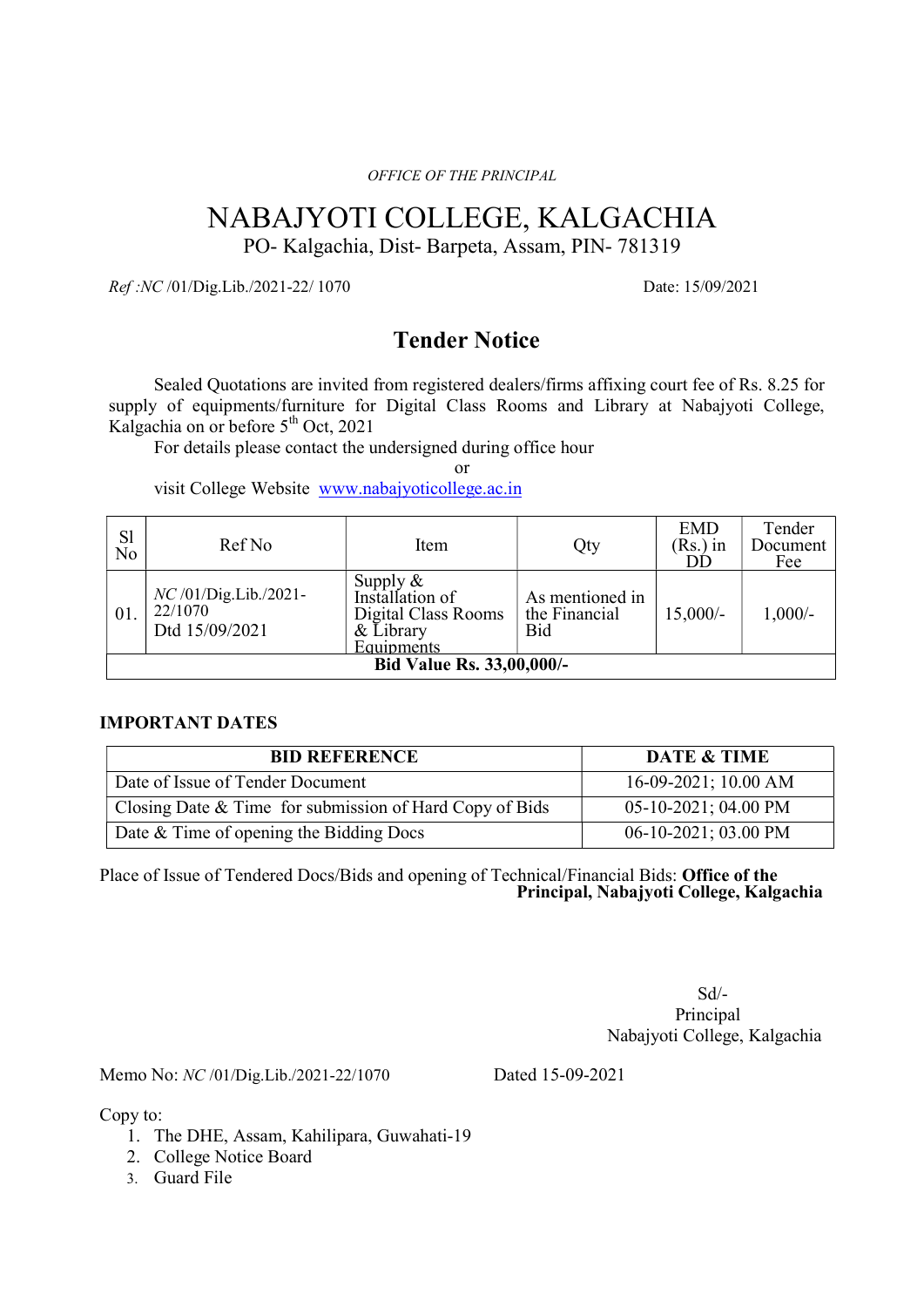# SUPPLY AND INSTALLATION OF DIGITAL CLASS ROOM AND LIBRARY EQUIPMENTS AT NABAJYOTI COLLEGE, **KALGACHIA**

# Sl. No. System Components **Quality** Quality Unit Price (Rs.) Amount (Rs.) 1 RFID Book Labels 26000 2 RFID Smart Cards 1500  $\frac{3}{3}$  Multi Purpose Staff Station  $\frac{1}{2}$  01  $4$  RFID Security Gate (Single Lane)  $01$ 5 University logo Stickers for Book 26000  $\begin{array}{c|c}\n6 & \text{Card Printer with software, card design work to be}\n\end{array}$ Let a Printer with software, card design work to be of the by vendor of  $\frac{01}{100}$ 7 Color ribbon for card printers 10 8 Job work of Tagging of Books 26000 9 RFID Web Based Application 01 10 Smart Display with Attendance RFID Reader and Smart Display with Attendance KFID Reader and<br>Integrated with system 01 11 Installation of D-Space on Ubuntu Linux Server 01 12 Digital Book Scanner Integrated with software Digital Book Scanner Integrated with software<br>
capable of scanning reports etc 01 13 Server for D-space with monitor 01 14 Tick Mark Stump 20 15 Printer Cleaning Kit 05

16 Integration ,Installation and Training 01

# A. List of Equipment for Digital Library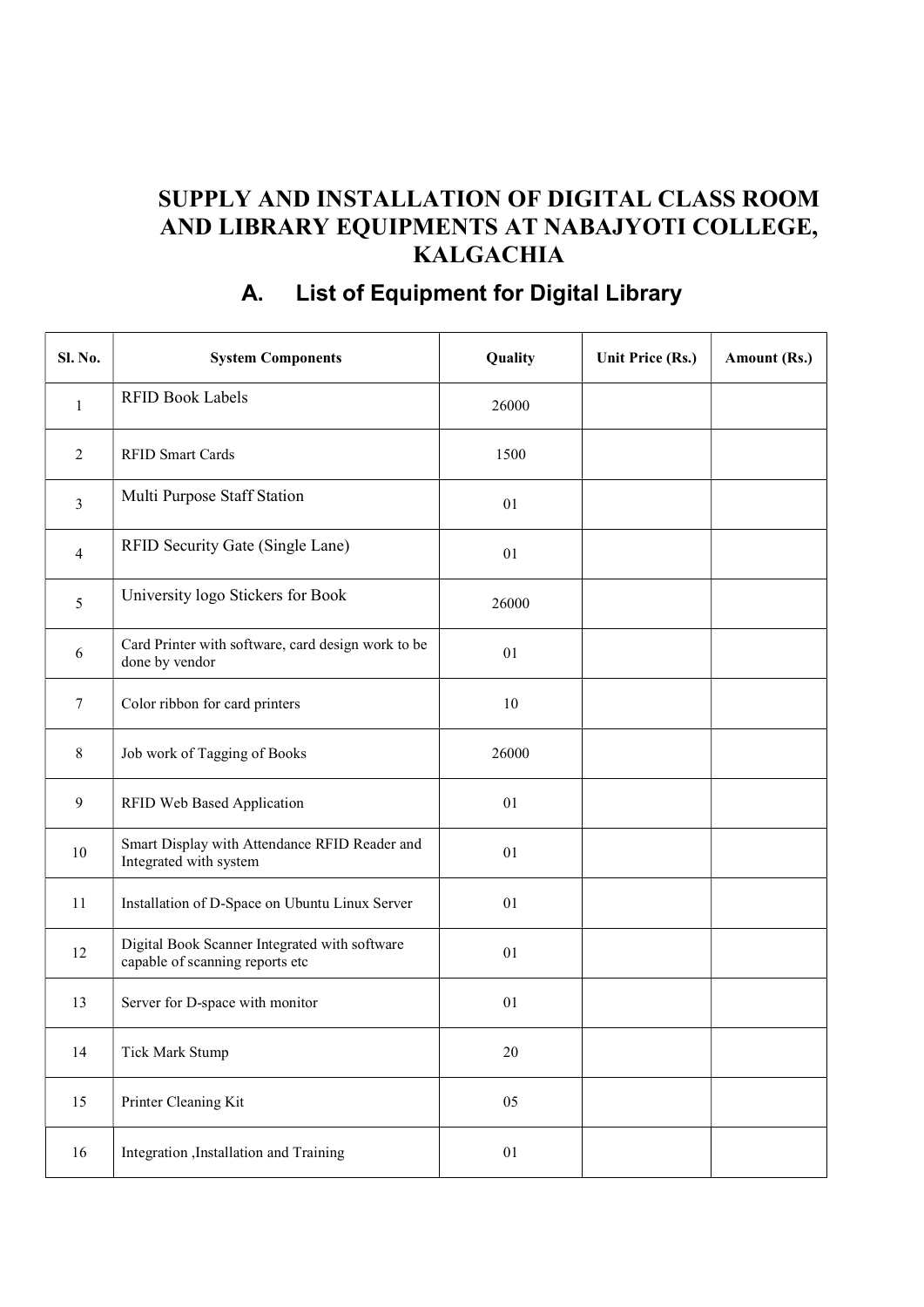| Sl. No.        | <b>Item List</b>                                                                                                         | Quantity |
|----------------|--------------------------------------------------------------------------------------------------------------------------|----------|
| $\mathbf{1}$   | Interactive IR Technology Board<br>Ceramic IR Board (usable with marker<br>pen also ) 80" Diagonal<br>.Multi touch board |          |
| $\overline{2}$ | Green Board/ White Board 4*4                                                                                             |          |
| 3              | Projector SHORT THROW<br>(with 3 year warranty on projector and 3 year on<br>lamp)                                       |          |
| 4              | wall mount projector Arm                                                                                                 |          |
| 5              | <b>External Frame</b>                                                                                                    |          |
| 6              | Wall Hanging All in one PC-DTD Machine                                                                                   |          |
|                | Inter core i3 processor, 4GB RAM, 500GB HDD, built<br>in Laptop style KBD & Mouse pad                                    | 2 Sets   |
|                | Integrated visualize for image capturing (Document<br>Camera), Inbuilt Speakers (40W) with                               |          |
| $\tau$         | ONE SWITCH ON/OFF Button (Built in provision for<br>ojector shut down                                                    |          |
|                | and proper computer shutdown upon abrupt OFF)<br>External ports; 6USB ports/VGA Ports;                                   |          |
|                | External Mic Port; RJ-45 Port; RH-232 Port                                                                               |          |
| 8              | Air mouse with presenter                                                                                                 |          |
| 9              | High resolution wide angle camera for video<br>conferencing and online classroom.                                        |          |
| 10             | 360 Degree MIC /speaker for video conferring and<br>online classroom.                                                    |          |

# (B) List of Equipment for Digital Classroom

# NABAJYOTI COLLEGE::KALGACHIA C. LIST OF FURNITURE

| <b>Sl. No.</b> | Item           | Quantity | <b>Description</b>                               |
|----------------|----------------|----------|--------------------------------------------------|
| 1              | <b>Shelves</b> | 10       | Height= $6.7'$<br>Length= 5"<br>Wide= $2"$       |
| $\overline{2}$ | Showcase       | 6        | Height= $5.9$ "<br>Length= $3$ "<br>Wide= $1.3'$ |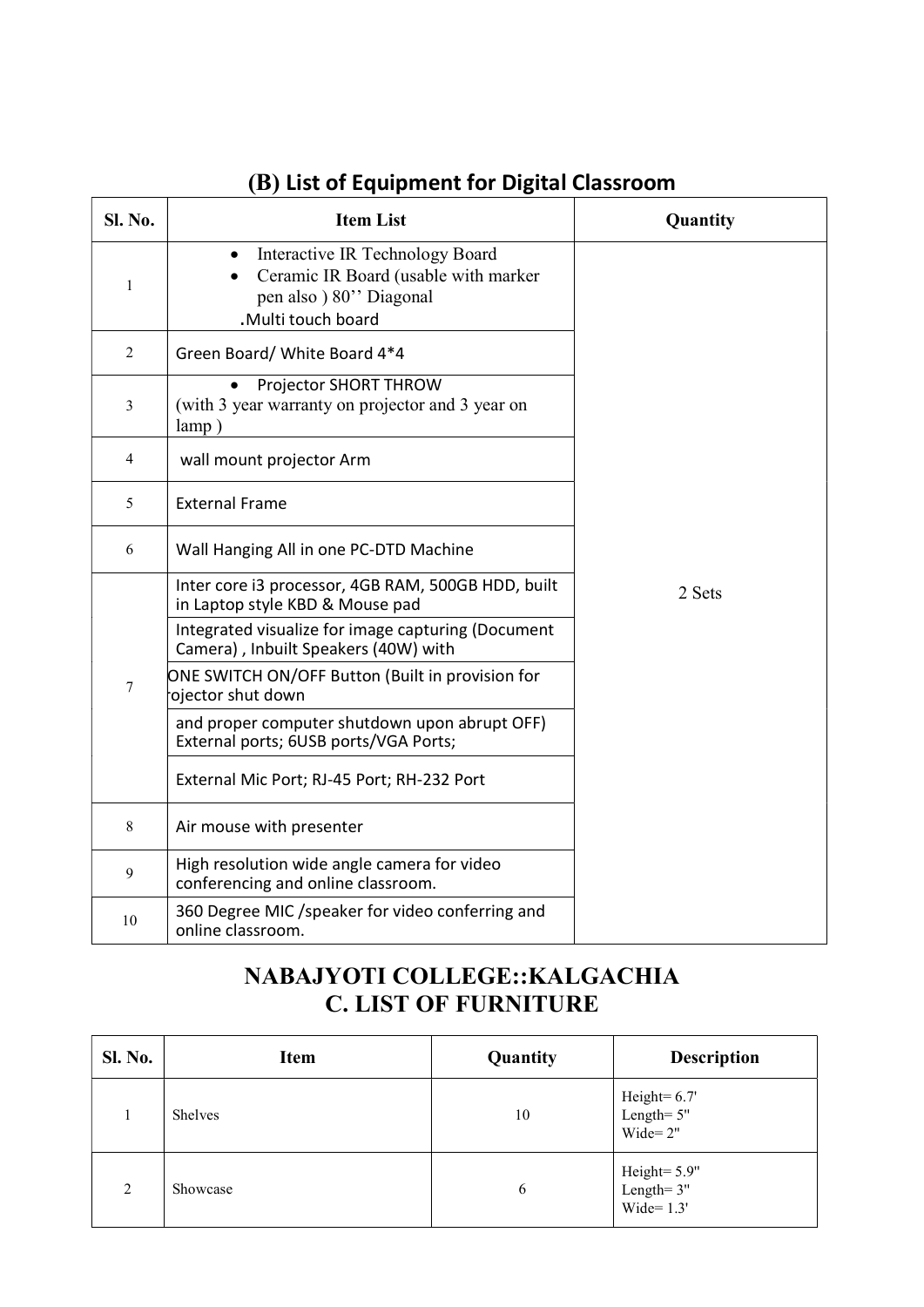#### A. ELIGIBILITY CRITERIA

- 1. The bidder should be either original Equipment manufacturer (O.E.M) or Authorized Dealer (Please submit manufacturer authorization letter on the O.E.M's letter head duly signed by authorized signatory.)
- 2. The bidder firm must be incorporated and registered in India under the Indian Companies Act/Societies Registration Act/Trust Act/ any other Act, or any Govt. Firm doing similar work and should be in operations in India for minimum 3 years (Please enclose certificate).
- 3. The Bidders should have average annual financial Turnover during the last three years of Rs. 1 Crore (Please submit income Tax return certificate for the last three years)
- 4. The Bidder should have experience of having successfully completed supply and installation of Digital Library Equipment in State/Central Govt./PSUs during the last year. Please submit attested copies of work Order/ Completion Certificate.
- 5. Self declaration that the bidder has not been barred by any PSU/Govt.Dept.in doing business with them.
- 6. The bidder must submit copies of their GST Registration Certificate from the competent authority.
- 7. The bidder must submit PAN Card
- 8. Tender should be accompanied by a Tender Fee (non-refundable) of Rs. 1,000.00 (Rupees One Thousand) only and EMD (Earnest Money) of Rs. 15,000/- (Rupees Fifteen Thousand) in the form of demand draft/ banker's cheque in favour of Principal, Nabajyoti College, Kalgachia

#### B. INSTRUCTION TO BIDDERS

1. BIDDER TO BEAR COST OF PURCHASE OF TENDER DOCUMENT The Bidder shall bear all the costs associated with the preparation and submission of the bid. The purchaser in any case will not be responsible or liable for these costs regardless or conduct of the bidding process.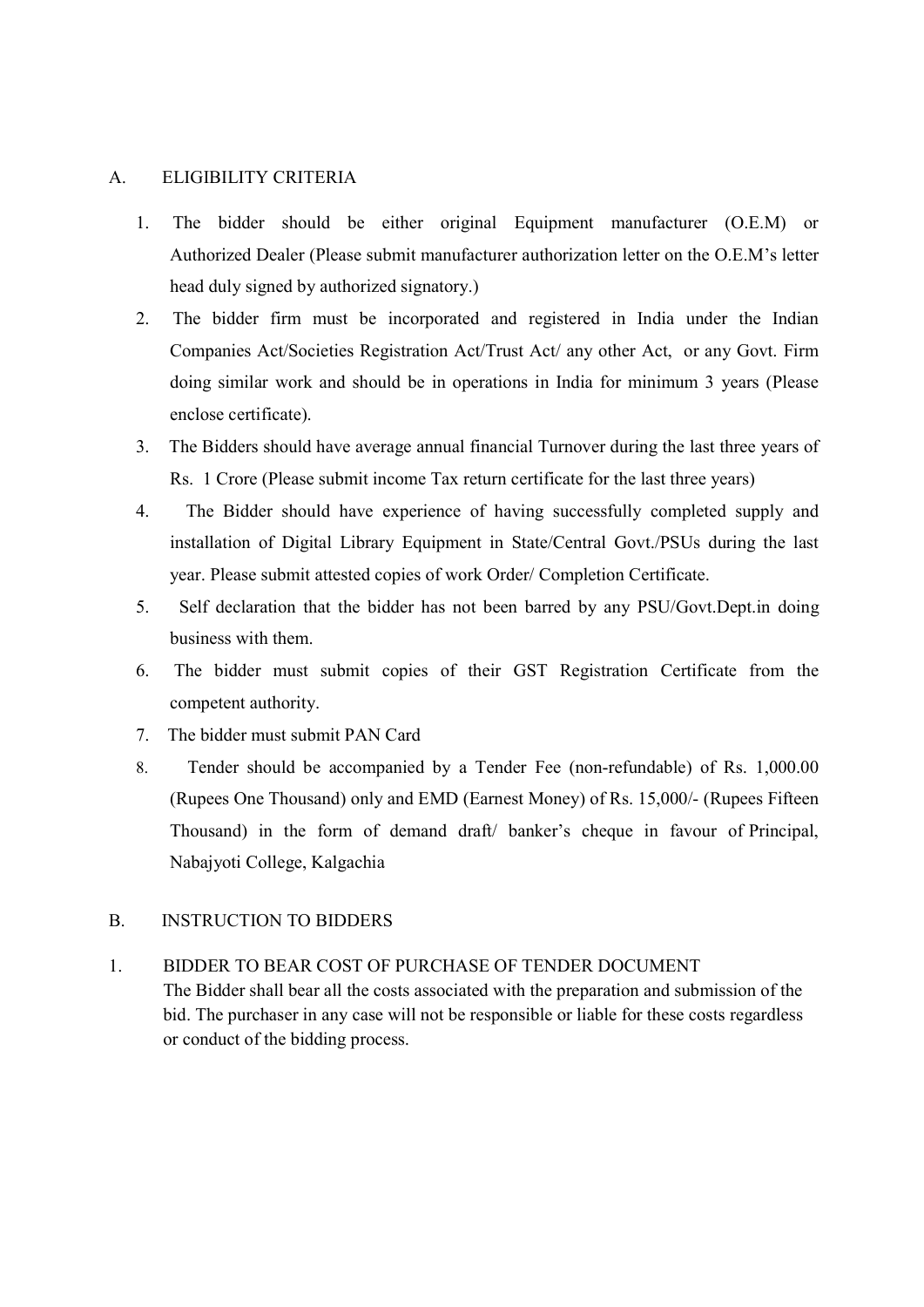### 2. AMMENDMENT OF BID DOCUMENTS

- i. At any time, prior to the date of submission of bids, the purchaser may for any reason modify the Bid documents.
- ii. The amendment, if any will be notified on the College Website for updates on this tender.

### 4. EXTENSION OF TIME

In order to give required time to the prospective Bidder in which to take the amendments into action in preparing their bid, the Purchaser may at its discretion extend the deadline for submission of bid suitably.

## 5. BID PRICE

Prices should be inclusive of all taxes and duties. No claim whatsoever on the bid price will be entertained subsequently due to wrong quoting of tax or rate of any tax. However, rate of taxes and duties included in the price offered should also be given separately from the basic price. The prices quoted by the bidder shall remain firm during the entire period of the contract and shall not be subject to variation any account.

### 6. VALIDITY PERIOD OF BID

Bid shall remain valid for 120 days after the date of technical and financial Bid opening. The bid valid for a shorter period shall be rejected by the purchaser as nonresponsive.

### 7. SIGNING OF THE BID

The purchaser notifies the successful bidder that its bid has been accepted. The successful bidder shall sign and date the Contract Form provided in the document. A registered Power of Attorney is to be supported with the bid in favour of the person(s) who will sign the bid as well as contract form if contract is awarded. (Annexure-V)

### 8. DEADLINE FOR SUBMISSION OF BID

Bid must be received by the purchaser at the address specified and not later than the date and time specified in the NIT. Any Bid received late by the purchaser shall be rejected automatically.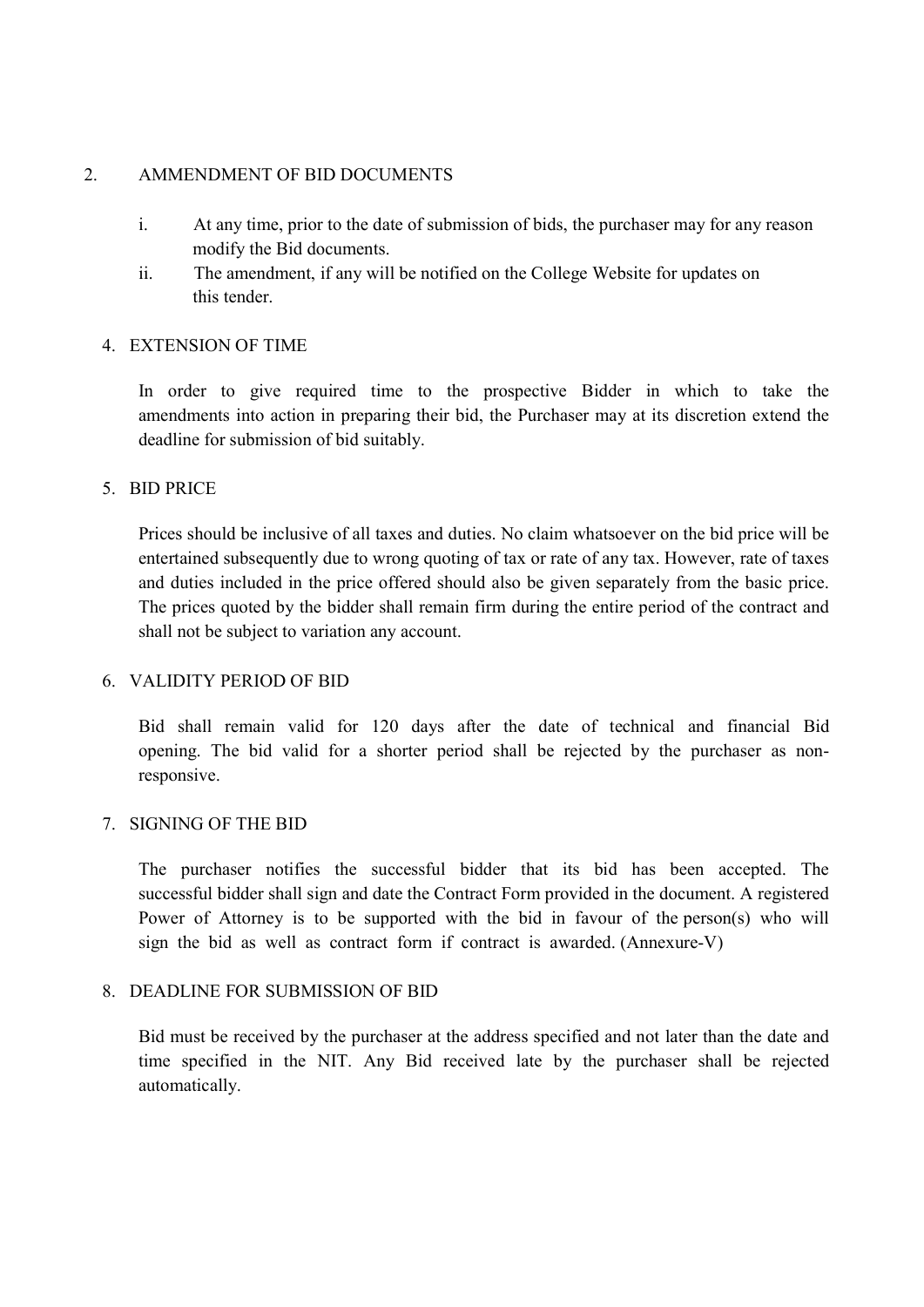### 9. MODIFICATION AND WITHDRAWAL OF BIDS

No modification of Bid shall be allowed unless there is any amendment made by the purchaser. The Bidder may withdraw Bid with an application addressed to the Principal, Nabajyoti College, Kalgachia. Once Bid withdrawn, the same Bidder must not Bid for the second time. Such Bids, if received, will be rejected.

## 10. SUBMISSION OF BID

Bids are to be submitted in two Bid form comprising of

- A) Technical Bid
- B) Financial Bid.
- NB: Each of the bid documents is to be sealed and to be sent to the following address- Principal, Nabajyoti College, Kalgachia, Dist. Barpeta (Assam), Pin 781319
	- 11. PAYMENT AUTHORITY: Principal, Nabajyoti College, Kalgachia, Barpeta, Assam

# FINANCIAL<br>BID

## BID **BID**

Financial Bid should contain the Price Bid Schedule (Please submit as per the following format-

| Sl No | Item | No. of Units | Rate per Units   Total without<br>(Rs.) | $GST$ (Rs.) | $\vert$ GST (Rs.) | Total with<br>GST (Rs.) |
|-------|------|--------------|-----------------------------------------|-------------|-------------------|-------------------------|
|       |      |              |                                         |             |                   |                         |
|       |      |              |                                         |             |                   |                         |
|       |      |              |                                         |             |                   |                         |

# **TECHNICAL** BID

Please submit the Technical Bid as per the following format-

| Sl <sub>No</sub> | Item | Description of items | Offered Model |
|------------------|------|----------------------|---------------|
|                  |      |                      |               |
|                  |      |                      |               |
|                  |      |                      |               |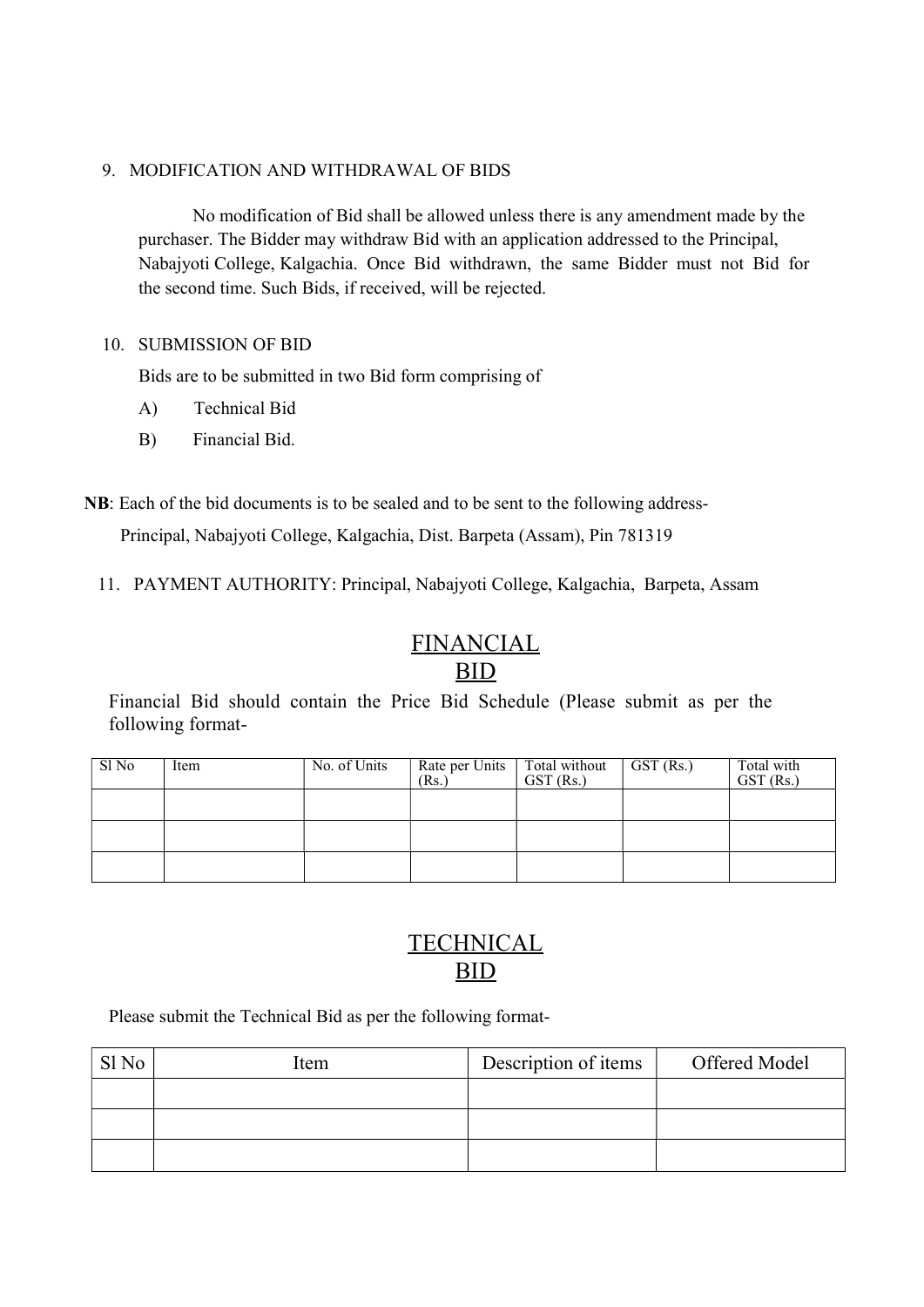# Terms and Conditions:

- 1. Rates: Rates quoted in the Price Bid should be on DOOR DELIVERY Principal, Nabajyoti College, Kalgachia, Dist. Barpeta (Assam), Pin 781319
- 2. Purchaser's right to accept any bid and to reject any or all bids: The purchaser reserves the right to accept or reject any bid and to annul the bidding process and reject any or all bids at any time prior to award of contract, without thereby incurring any liability to the affected bidder or bidders or any obligations to inform the affected bidder or bidders of the grounds for the purchaser's action.
- 3. Notification of award: Prior to the expiration of the period of bid validity, the purchaser will notify the successful bidder in writing, by registered letter or by email, cable or telex or fax (to be confirmed in writing by registered letter), that its bid has been accepted. The notification of award will constitute the formation of the contract.
- 4. Signing of contract: The purchaser notifies the successful bidder that its bid has been accepted. The successful bidder shall sign and date the Contract Form provided in the document. A registered Power of Attorney is to be supported with the bid in favour of the person(s) who will sign the bid as well as contract form if contract is awarded. (Annexure-V)
- 5. Performance Security: Immediately after the receipt of notification of award from the purchaser, the successful bidder shall furnish the Performance Security. The supplier shall furnish Performance Security to the purchaser for an amount of 3% (three percent) of the order value, valid for a period of 6 months from the date of completion of order.

The performance security shall be returned on completion of one month after the expiry of warranty period. However, if the supplier fails to execute the order or fails to perform the services as per contract, the performance security shall be encashed  $\&$  the amount forfeited and the purchaser shall be at liberty to take necessary action for unreasonable/ indefinite / inordinate delay of the said supply.

6. The proceeds of the Performance Security shall be payable to the purchaser as compensation for any loss resulting from the supplier's failure to complete its obligations under the contract.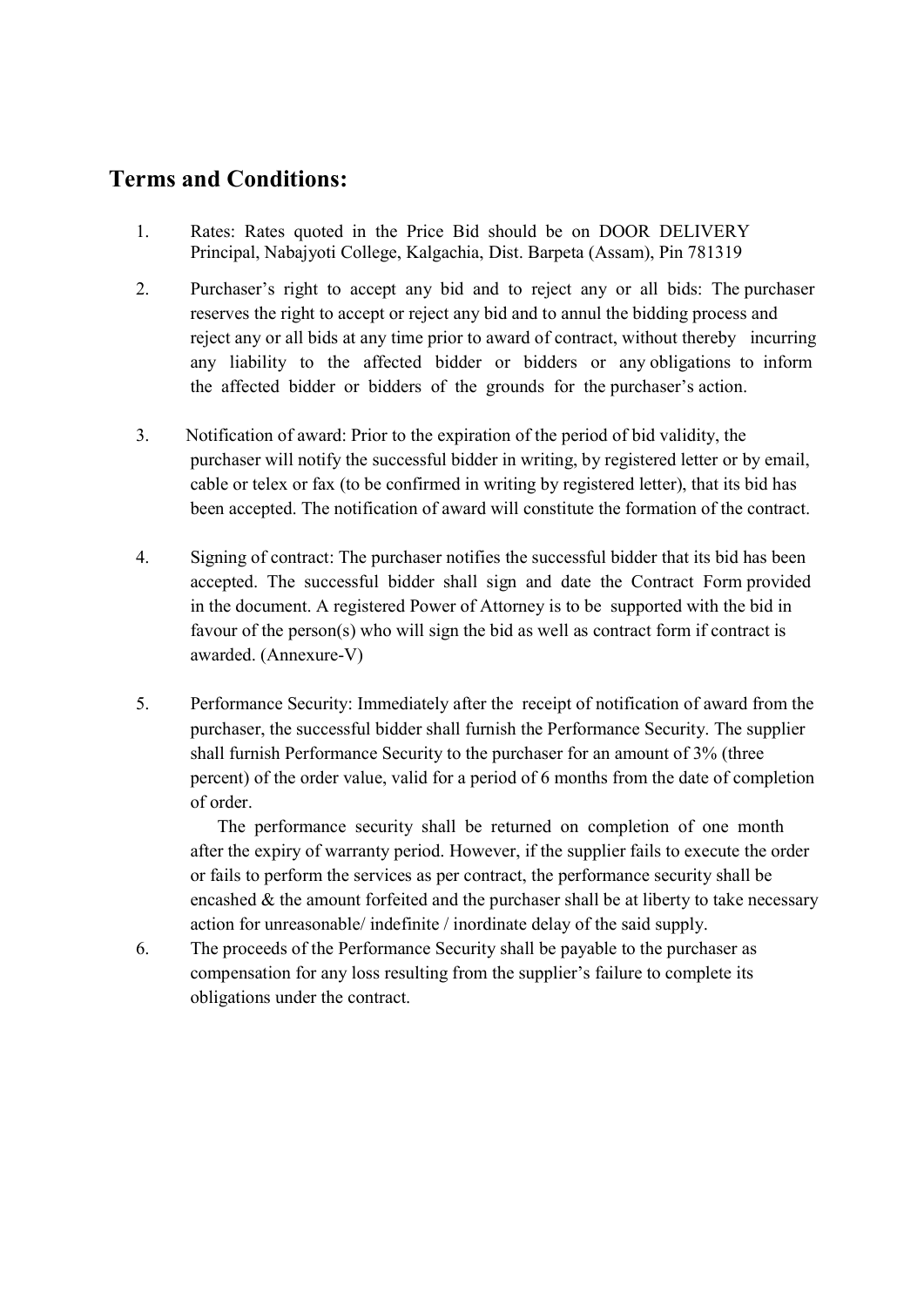- 7. The Performance Security shall be denominated in the Indian Rupees and shall be in one of PBG (Performance Bank Guarantee).
- 8. Unsuccessful bidder's EMD (bid security) will be discharged / returned as promptly as possible.
- 9. Saving clause: No suit, prosecution or any legal proceedings shall lie against Tender Inviting Authority or any person for anything that is done in good faith or intended to be done in pursuance of tender.
- 10. Reasonability of rates/ firm price:

(a) During the period of the contract, if the price of any tendered item is reduced due to any reason including any Law or Act of the Central/State Government, the bidder shall be statutorily bound to intimate the reduced rates immediately to the purchaser and shall charge the reduced rates. The purchaser is empowered to unilaterally effect such reduction as is necessary in rates, in case the bidder fails to notify or fail to agree to such reduction of rates.

(b) Subject to the condition stipulated above, the prices shall remain firm for the validity period of tender and on no account any increase in price shall be entertained till completion of the tender period.

(c) No bidder will be allowed at any time on any ground whatsoever, to claim revision of or modification in the rates quoted by him. The representation of the bidder that computation/ typographical or clerical error etc. has been committed in the bid and request for reversion on such plea shall not be entertained after submission of the bid.

- 9. The undersigned is not bound to accept the lowest rate and reserve the right to reject or cancel the tender without assigning the reason whatsoever.
- 10. Validity of Quotation: Quoted rates must be valid for 120 days from the date of quotation.
- 11. Warranty: the quoted items must have warranty for a minimum of 1 (one) years from the date of supply. The supplier warrants that the goods supplied under the contract are new, unused, or the most recent of current models and incorporate all recent improvements in design and materials unless provided otherwise in the contract. The supplier further warrants that the goods supplied under the contract shall have no defect arising from design, materials or workmanship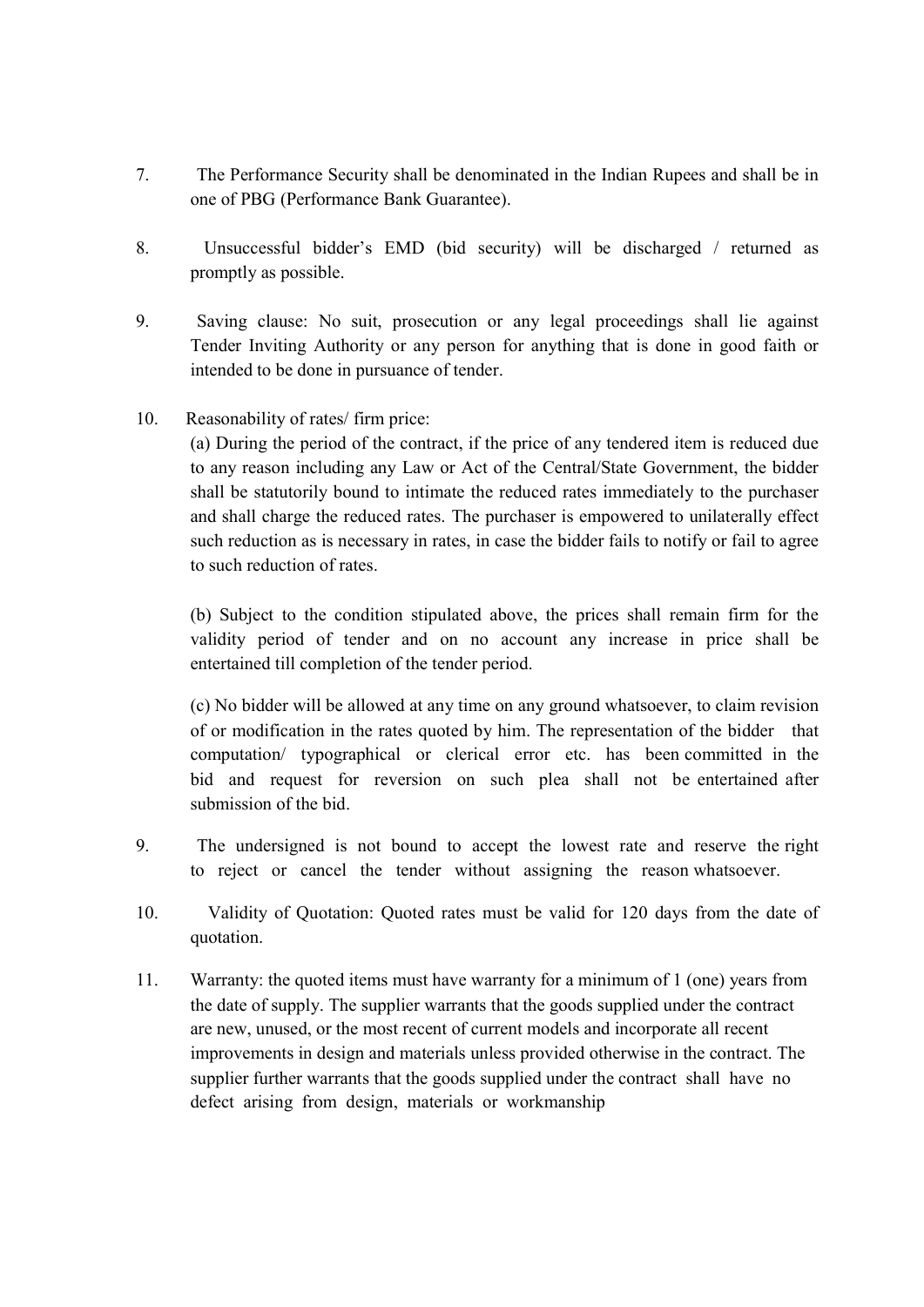(except insofar as the design or material is required by the purchaser's specifications) or from any act or omission of the supplier, that may develop under normal use of the supplied goods in India, i.e. the country of final destination.

- 12. After Sales Service: Vendors should clearly State the available nearest after sales service facilities in the region, without which their offers will be rejected.
- 13. Tender Fee and Earnest Money:
	- Tender fee of Rs. 1,000.00 (Rupees One Thousand ) only and Earnest money of Rs. 15,000.00 (Rupees Fifteen Thousand only) in favour of "PRINCIPAL, NABAJYOTI COLLEGE, KALGACHIA" payable at SBI, KALGACHIA BRANCH, Assam only shall be submitted manually in sealed envelope superscribed with Tender No. and Bid Closing date and Time mentioned in the Tender". If the tender fee and Earnest Money in ORIGINAL of above mentioned amount is not received within bid closing date, the bid submitted through electronic form will be rejected without any further consideration.
- 15. Delivery:
	- a. Time Limit: Maximum within 30 days from the date of issue of this purchase order.
	- b. Safe Delivery: All aspects of safe delivery shall be the exclusive responsibility of the vendor.
	- c. Part Delivery: Acceptance of part delivery shall be a prerogative of the institute.
	- d. Place of delivery: Principal, Nabajyoti College, Kalgachia, Dist. Barpeta (Assam), Pin 781319
- 16. Contacting the Purchaser: Subject to clause 20(a), no bidder shall contact the purchaser on any matter relating to its bid, from the time of the bid opening to the time the contract is awarded. Any effort by a bidder to influence the purchaser in the purchaser's bid evaluation, bid comparison or contract award decisions shall result in the rejection of the bidder's bid and also banning of business dealings with the bidder for a period of three years from the date of such ban.
- 17. Conditional tenders not acceptable: all the terms and conditions mentioned herein must be strictly adhered to by all the vendors. Conditional tenders shall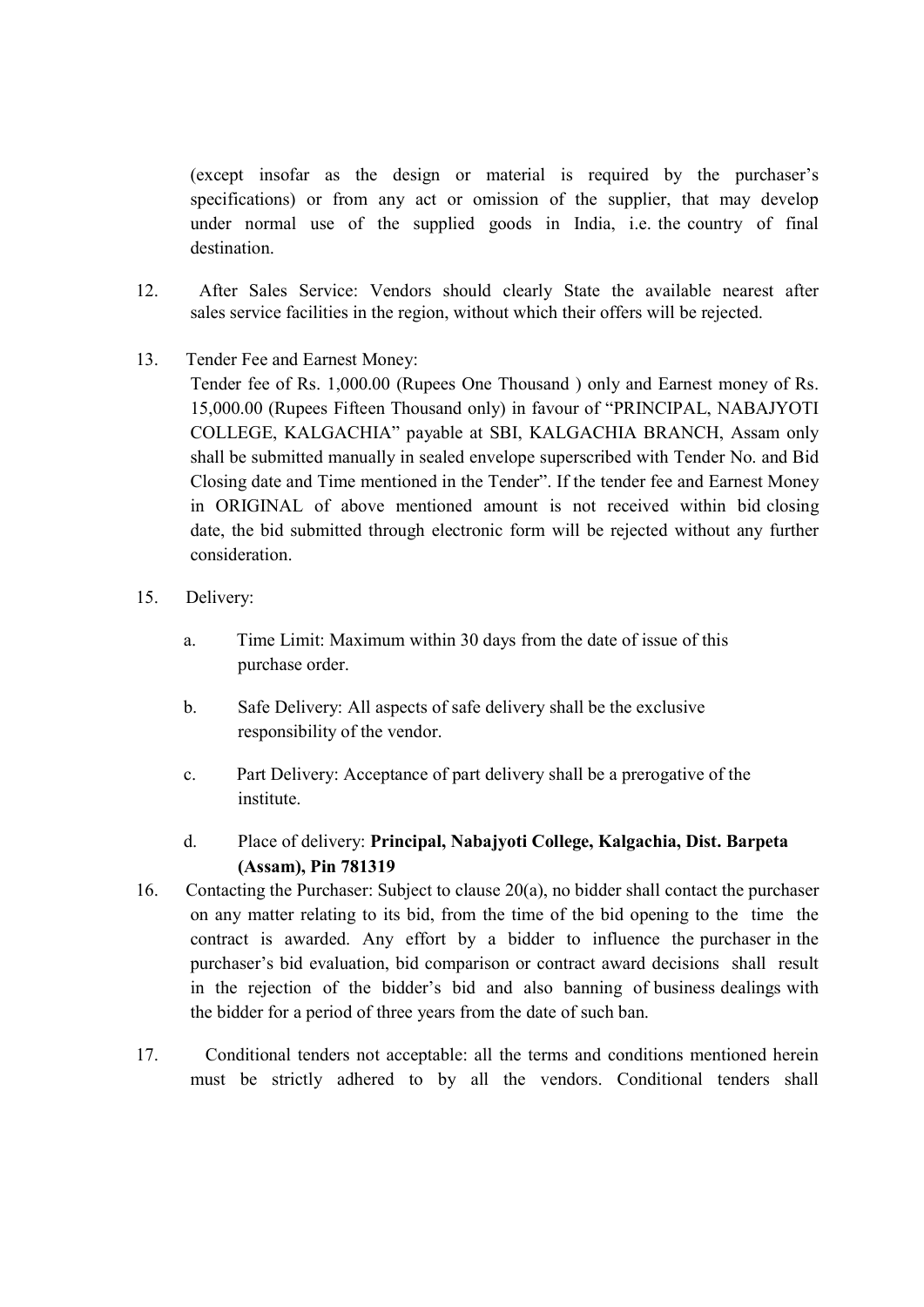not accepted on any ground and shall be rejected straightway. Conditions mentioned in the tender bids submitted by vendors will not be binding on Govt. of Assam.

- 18. Road Permit: Principal, Nabajyoti College, Kalgachia, Dist. Barpeta (Assam), Pin 781319 will not issue any Road Permit.
- 19. GST deduction at source: In case of supply within Assam, GST deduction at source, as per Order/notification of the Govt. of Assam will be applicable.
- 20. Late and delayed tender: Late and delayed tender will not be considered. In case any unscheduled holiday occurs on the prescribed closing/ opening date the next working day shall be the prescribed date of closing/ opening.
- 21. Payment: Payment will be made subject to availability of fund; however the Standard Payment Terms and Conditions are as follows:
	- (a) 100% payment on supply and delivery of Equipments as per specification and satisfactory to the indenting authority.
- 22. Enquiry during the course of evaluation not allowed: No enquiry from the bidder(s) shall be entertained during the course of evaluation of the tender till final decision is conveyed to the successful bidder(s). However, the Purchase Committee or its authorized representative may make enquiry/seek clarification from the bidders. In such a case, the bidder must extend full co-operation. The bidders may also be asked to arrange demonstration of the offered items, in a short period of notice.

Sd/- Principal Nabajyoti College, Kalgachia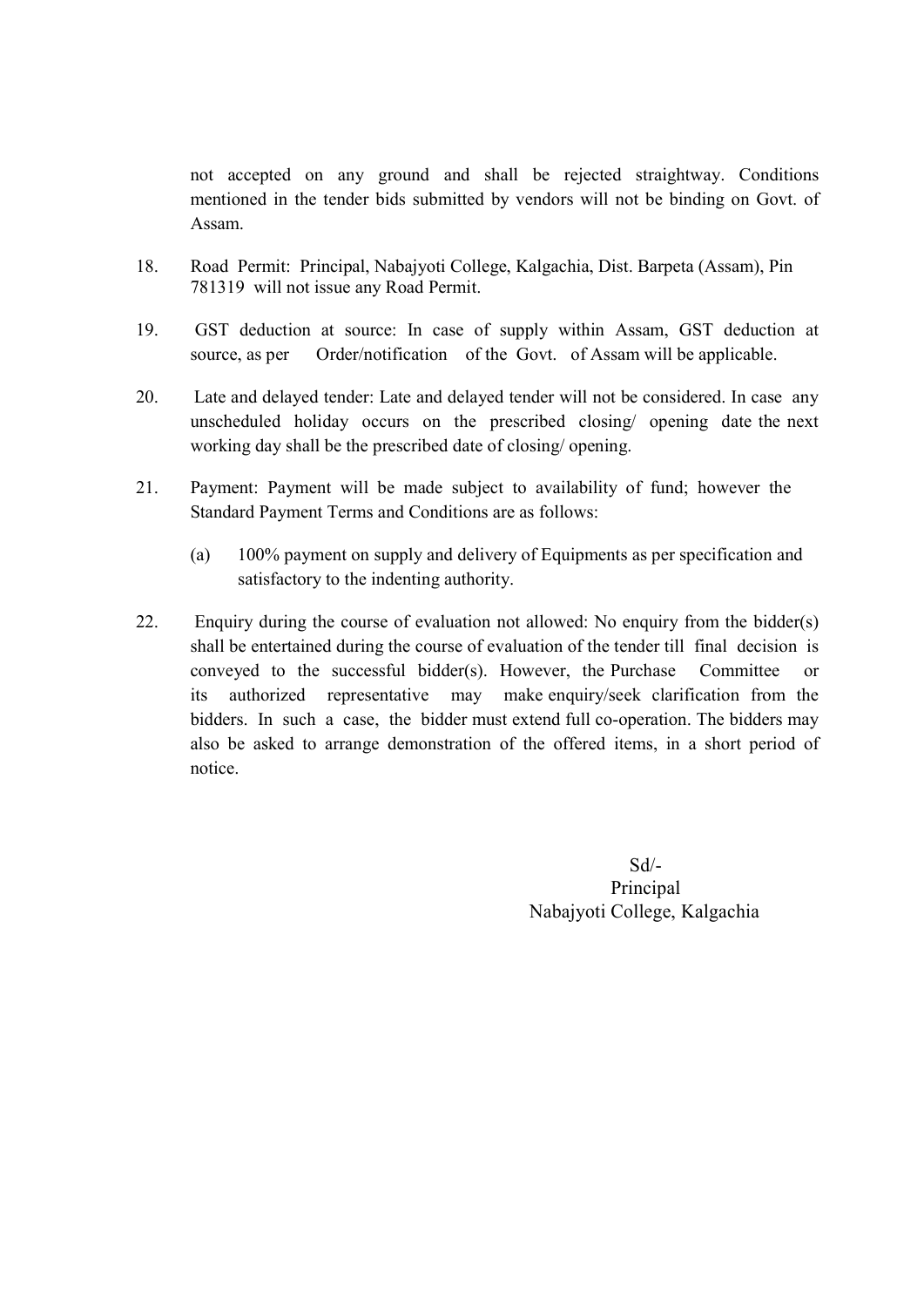## Annexure – I

# COMPLIANCE CERTIFICATES FOR NIT TERMS

## (To be enclosed in the Technical Bid)

| Sl. No.        | <b>NIT Terms and Conditions</b>                                                                                                                                          | Yes/No. |
|----------------|--------------------------------------------------------------------------------------------------------------------------------------------------------------------------|---------|
| 1              | Rate quoted as per instruction                                                                                                                                           |         |
| $\overline{2}$ | Validity of quoted rate for 30 days agreed                                                                                                                               |         |
| $\overline{3}$ | <b>EMD</b> Submitted                                                                                                                                                     |         |
| $\overline{4}$ | PBG term agreed                                                                                                                                                          |         |
| 5              | Payment term agreed                                                                                                                                                      |         |
| 6              | Delivery terms agreed                                                                                                                                                    |         |
| 7              | Warranty period agreed                                                                                                                                                   |         |
| 8              | Technical Compliance Statement form for<br>individual items                                                                                                              |         |
| 9              | Industry Registration Certificate/ Dealership/<br>Distributorship Certificate/Manufacturer<br>Authorization form                                                         |         |
| 10             | All the Items Quoted as per Instruction                                                                                                                                  |         |
| 11             | 1(One) Single Work Order of similar items within<br>last 3(Three) Financial Years from any IITs/<br>NITs/ Central/State Govt/Semi Govt. of North<br>East Region of India |         |
| 12             | Experience certificate along with their annual<br>turnover for the last three years. i.e. 2018-19,<br>2019-20 & 2020-21                                                  |         |
| 13             | After Sales Service                                                                                                                                                      |         |
| 14             | Non Blacklisting certificate and tender<br>acceptance                                                                                                                    |         |

Signature with Seal

Vendor : M/s. ..........................................................................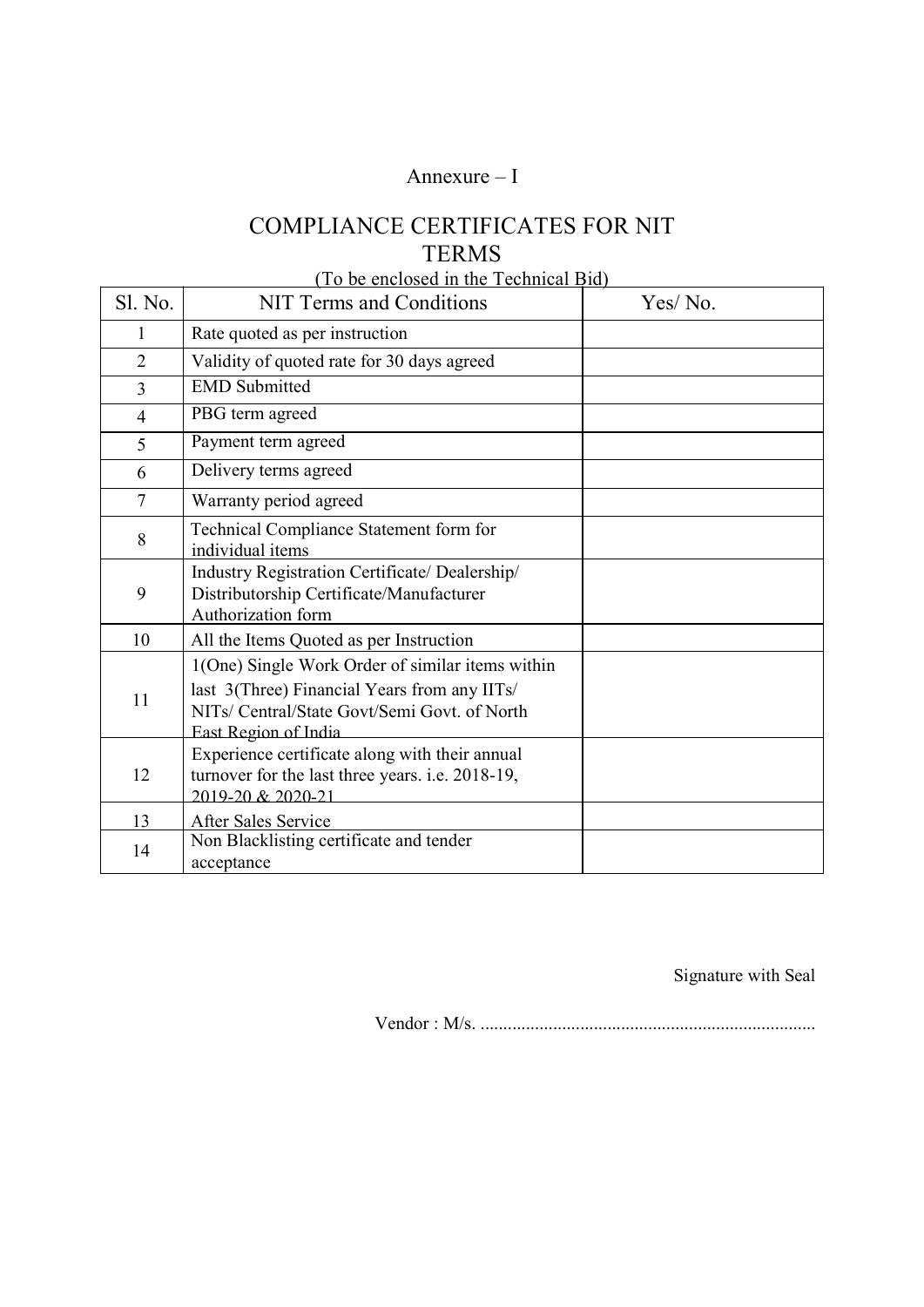## Annexure  $-2$

# TECHNICAL COMPLIANCE STATEMENT FORM

An item-by-item commentary on the Purchaser's Technical Specifications demonstrating substantial responsiveness of the goods and services to those specifications or a statement of deviations and exceptions to the provisions of the Technical Specifications. (For each item to be enclosed in the Technical bid)

Item Sl. No. Specification as per ecification as per<br>
Annexure- VII Quoted Items Specs (Yes/No.) (Yes/ No.)

(Technical literature/brochure should be attached along with this format.)

Please note:

- 1. Compliance/Deviation statement comparing the specifications of the quoted item to the required specifications. This statement should also give the page number(s) of the technical literature where the relevant specification is mentioned.
- 2. Bids must have supporting documents(technical literature) for all the points noted above, failure regarding which may result in rejection of bid.

Signature with Seal

Vendor : M/s. ..........................................................................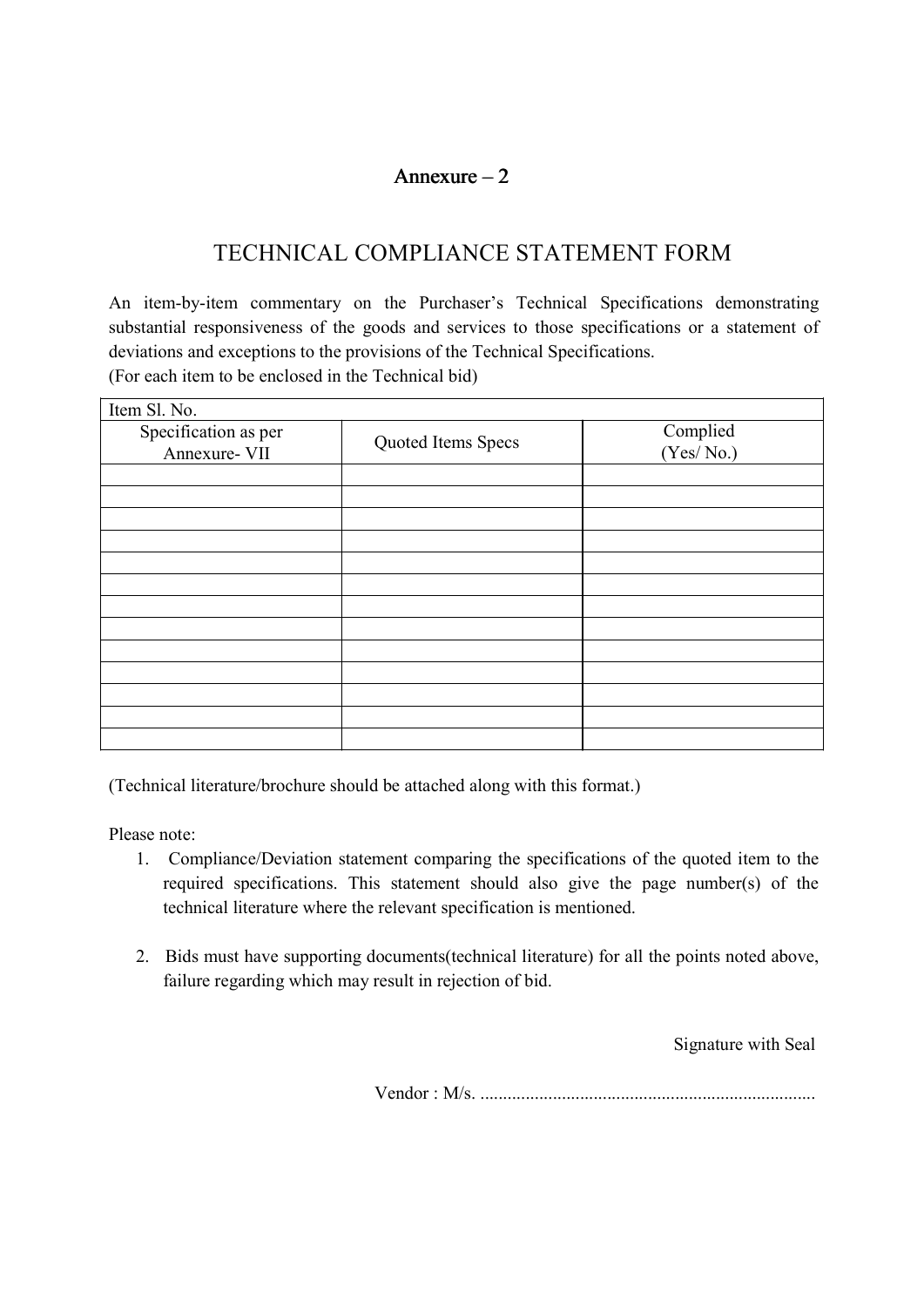# Annexure – 3

# MANUFACTURERS' AUTHORIZATION FORM (to be enclosed in the Technical Bid)

Ref. No. Dated: \_

To,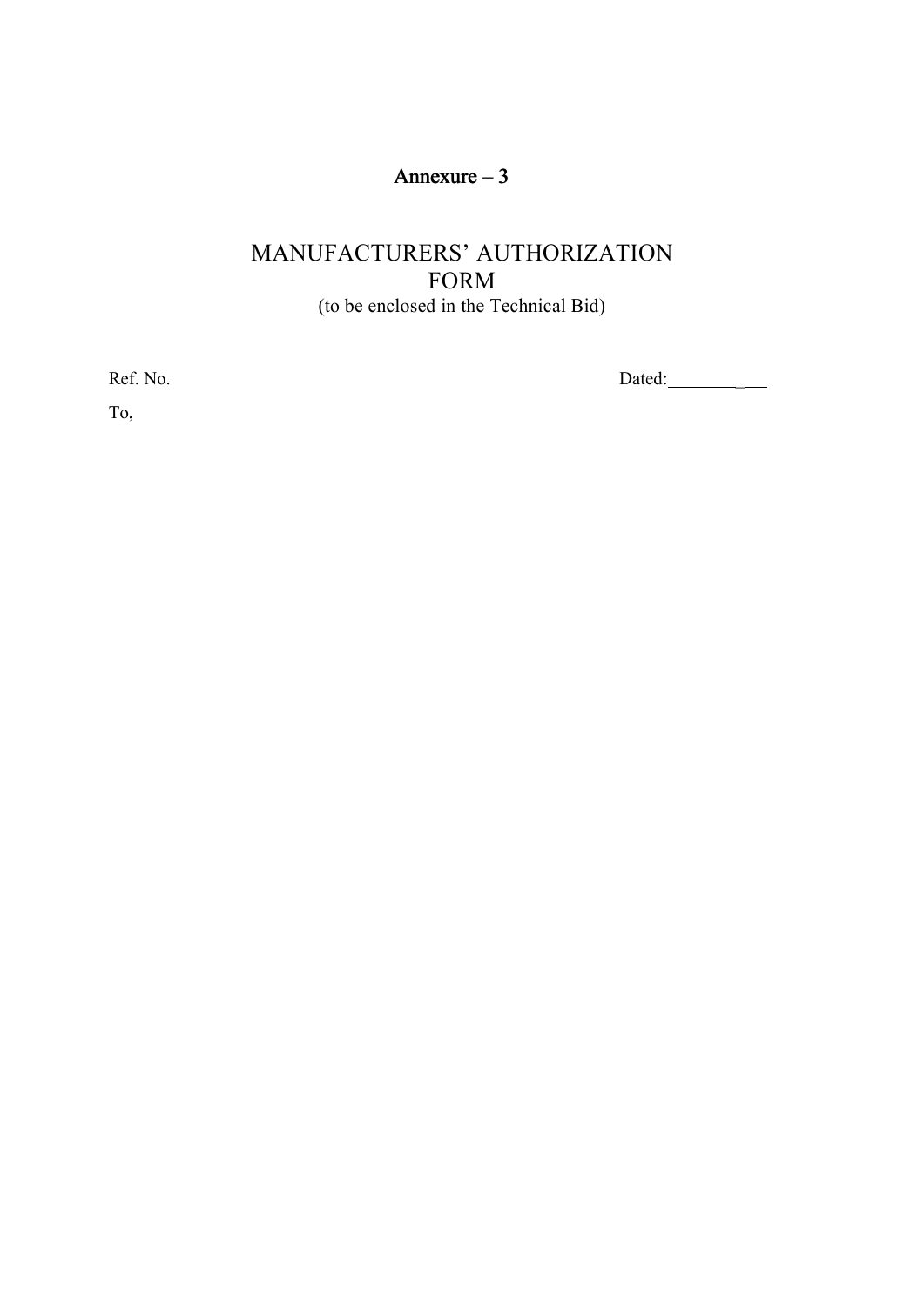## Annexure – 4

To The Principal, Nabajyoti College, Kalgachia, Dist. Barpeta (Assam) Pin 781319

Dear Sir:

I/ We………………………………………………………………………….who are established and reputable manufacturer(s) of …………………………………………………………… having factories at (address of the factory) do hereby certify that M/s…………………………………………..(Name and address of Agent) is our authorized dealer to quote against your tender enquiry No……………………………………………………………………………………., Last Date of Submission:

We hereby extend our full guarantee and warranty as per General Conditions of Contract and for the goods and services offered by the above firm.

Yours faithfully

(Name):

(Name of the manufacturers):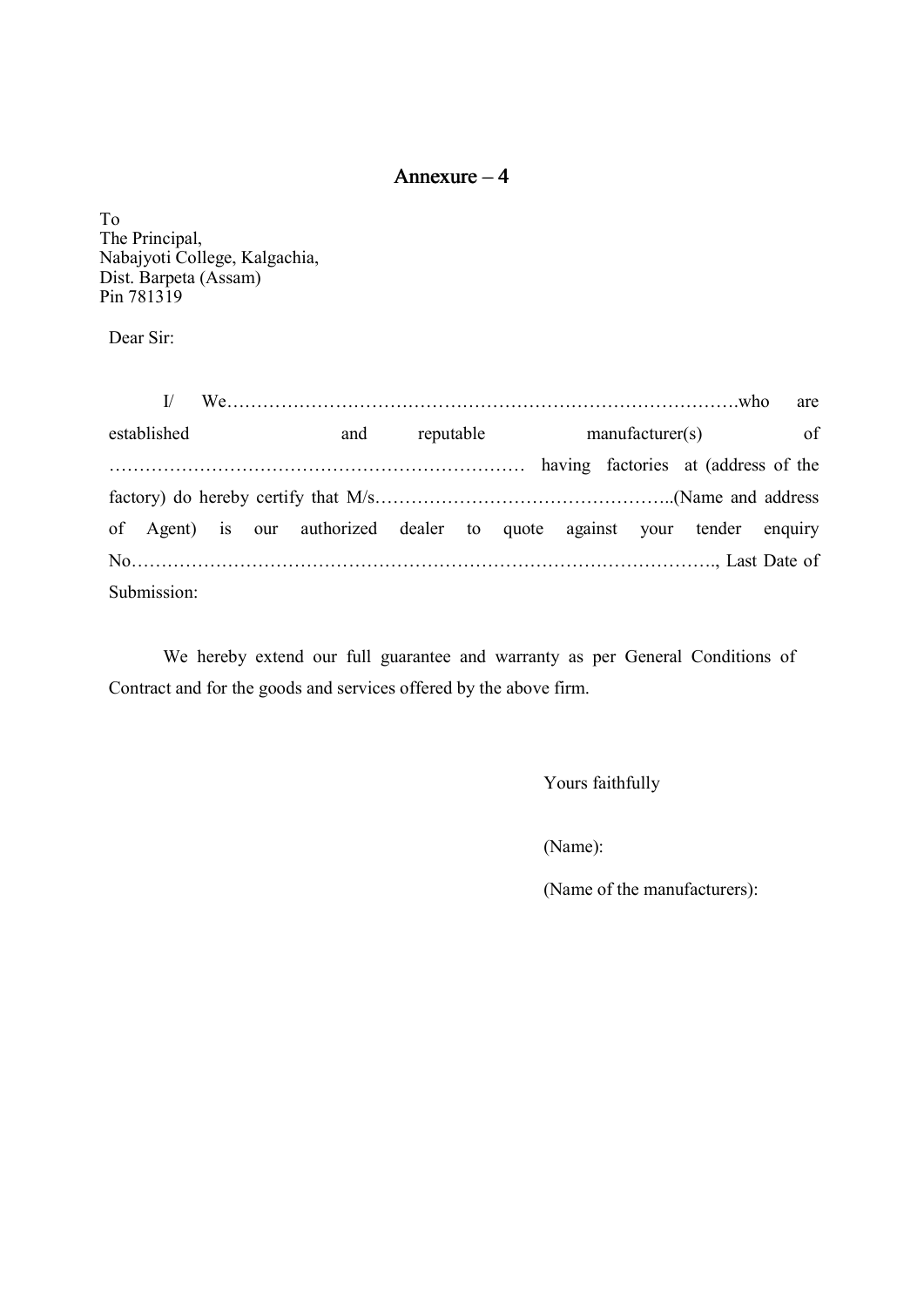## Annexure – 5

| Performa for Performance Statement (for a period of last three Years) Bid |  |
|---------------------------------------------------------------------------|--|
|                                                                           |  |
|                                                                           |  |

Name Of The Firm:

…………………………………………………………………….....................................................

| Order<br>placed by               |                       | Description<br>and quantity |                   | completion of delivery | Target date & Date of | Remark<br>indicating                     |
|----------------------------------|-----------------------|-----------------------------|-------------------|------------------------|-----------------------|------------------------------------------|
| full<br>address of<br>purchaser) | Order No.<br>and Date | of<br>ordered<br>Goods      | Value of<br>order | Target<br>Date         | Completion<br>Date    | reason for<br>late<br>delivery if<br>any |
|                                  | ↑                     | 3                           | 4                 |                        | 6                     |                                          |
|                                  |                       |                             |                   |                        |                       |                                          |
|                                  |                       |                             |                   |                        |                       |                                          |
|                                  |                       |                             |                   |                        |                       |                                          |
|                                  |                       |                             |                   |                        |                       |                                          |
|                                  |                       |                             |                   |                        |                       |                                          |
|                                  |                       |                             |                   |                        |                       |                                          |

## Signature and Seal of the Bidder

The above statement must be supported by order copy/ payments bills/ receipt vouchers. (self attested photocopy) of earlier supplies to purchase of repute Govt. Departments support of the earlier performance.

N.B.: The filled- up form must be furnished in manufacturer/ authorize dealer letter head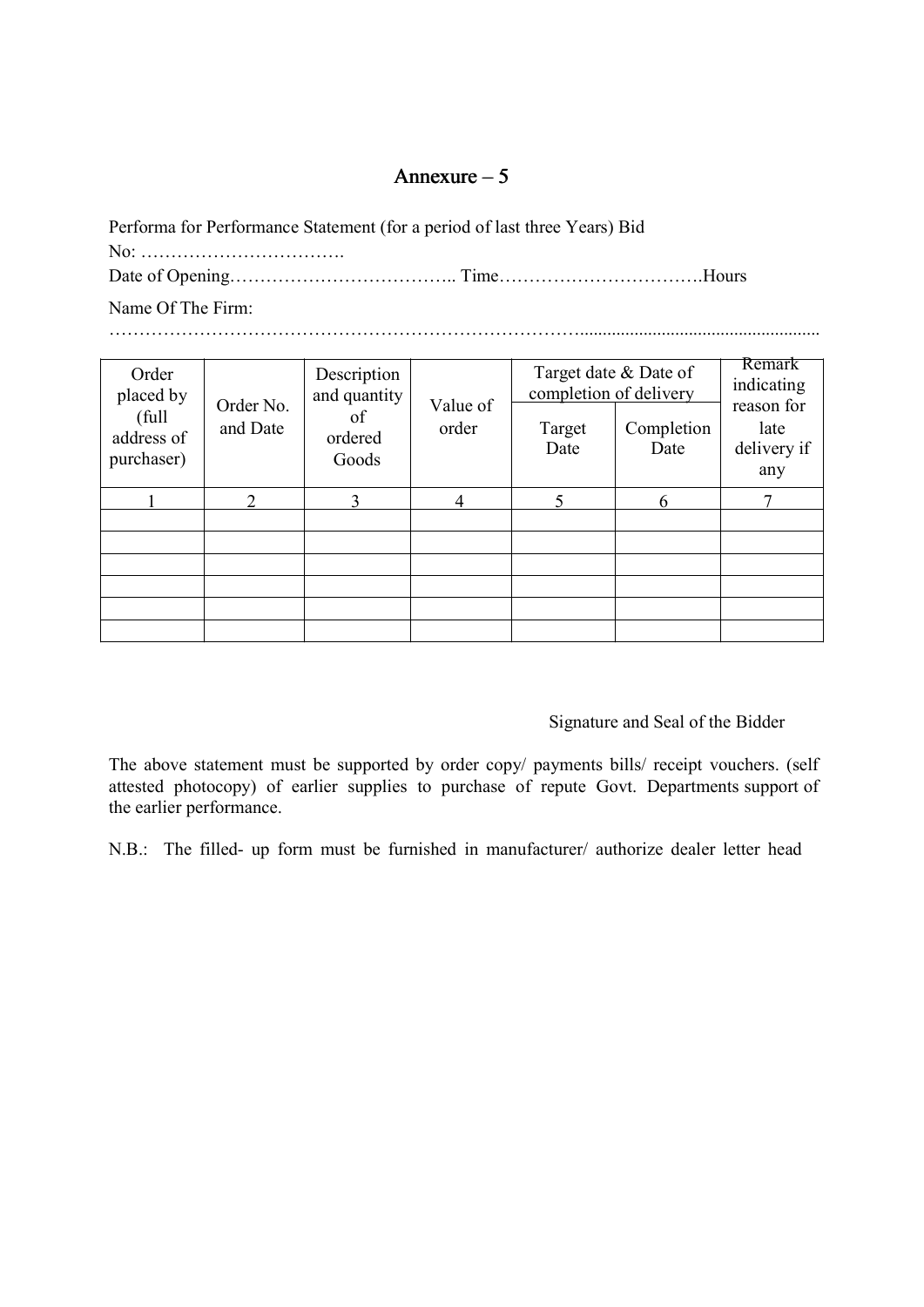## **CONTRACT** FORM

(To be stamped as an agreement in the court stamp paper valued Rs. 100/-)

This agreement made the …………………………day of………………………................... 20…. between the Governor of Assam (hereinafter "the purchaser") of the one part and (name of supplier) of (address, city and country of supplier) (hereinafter "the supplier") of the other part.

Whereas the purchaser is desirous that certain goods and ancillary services, viz. (brief description of goods and services) and has accepted a bid by the supplier for supply of those goods and services in the sum of (contract price in words and figures) (hereinafter "the contract price").

Now this Agreement witnesses as follows:

01. The following documents shall be deemed to form and be read and construed as part of this agreement, viz.:

- (a) the Technical Specifications,
- (b) the Terms and Conditions of the Tender Document (c)
- the Supplier's bid and original Price Schedules and (d)
- the Purchaser's Notification of Award

2. In consideration of the payments to be made by the purchaser to the supplier as hereinafter mentioned, the supplier hereby covenants with the purchaser to provide the goods and services and to remedy defects therein in conformity in all respects with the provisions of the contract.

3. The purchaser hereby covenants to pay the supplier in consideration of the provision of the goods and services and the remedying of defects therein, the contract price or such other sum as may become payable under the provisions of the contract at the times and in the manner prescribed by the contract. Brief particulars of the goods and services which shall be supplied/provided by the supplier are as under:

| Sl. No. | Brief description<br>Of goods/services | Quantity to be<br>supplied | Unit price | Delivery terms<br>(FOR etc) |
|---------|----------------------------------------|----------------------------|------------|-----------------------------|
|         |                                        |                            |            |                             |
|         |                                        |                            |            |                             |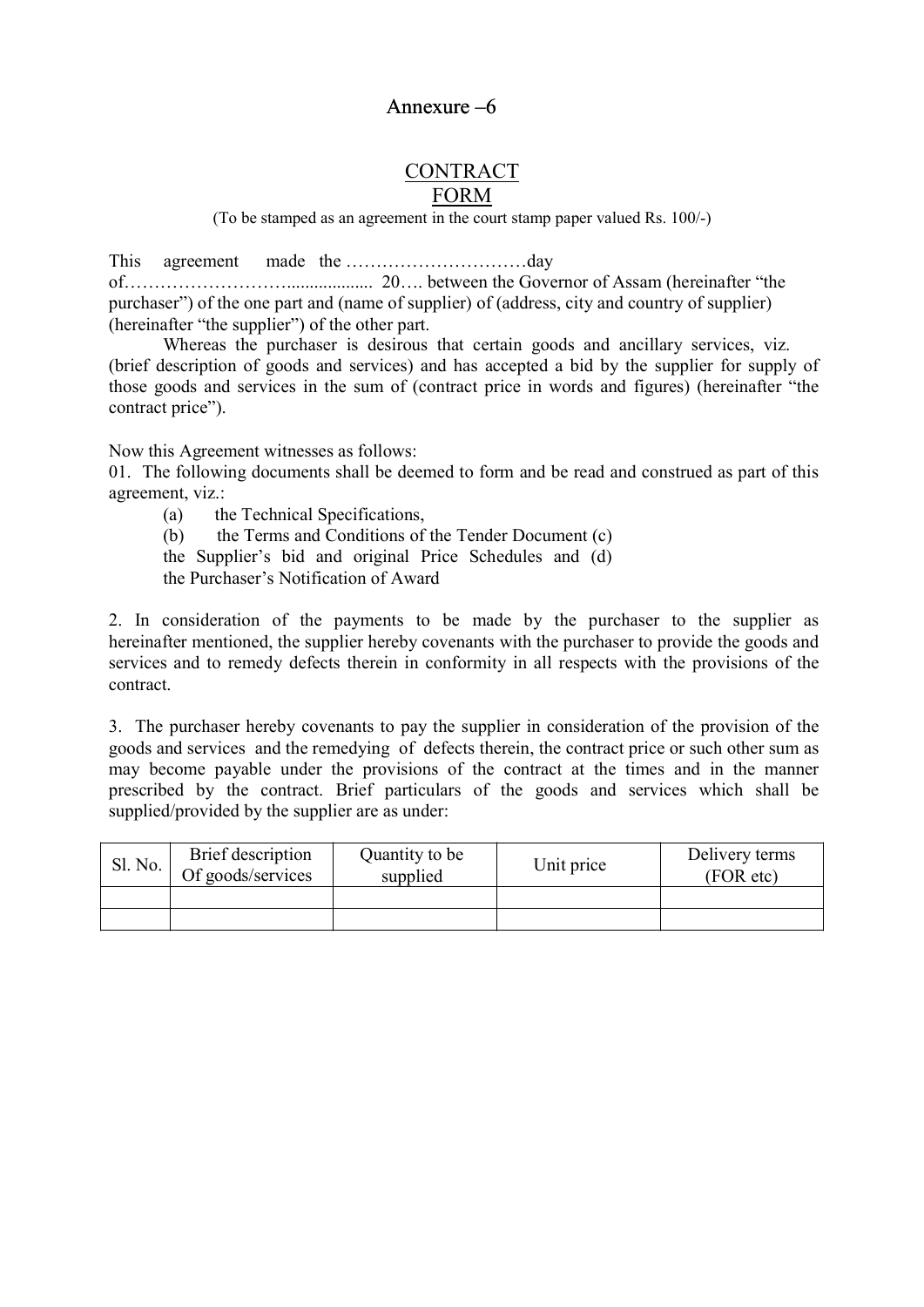Total value: Delivery schedule:

In witness whereof the parties hereto have caused this agreement to be executed in accordance with their respective laws the day and year first above written.Signed, sealed and delivered by the said…………………(for the purchaser)

in the presence of …………………………………………

Signed, sealed and delivered by the said ……………………(for the supplier) in the presence of…………………………………………